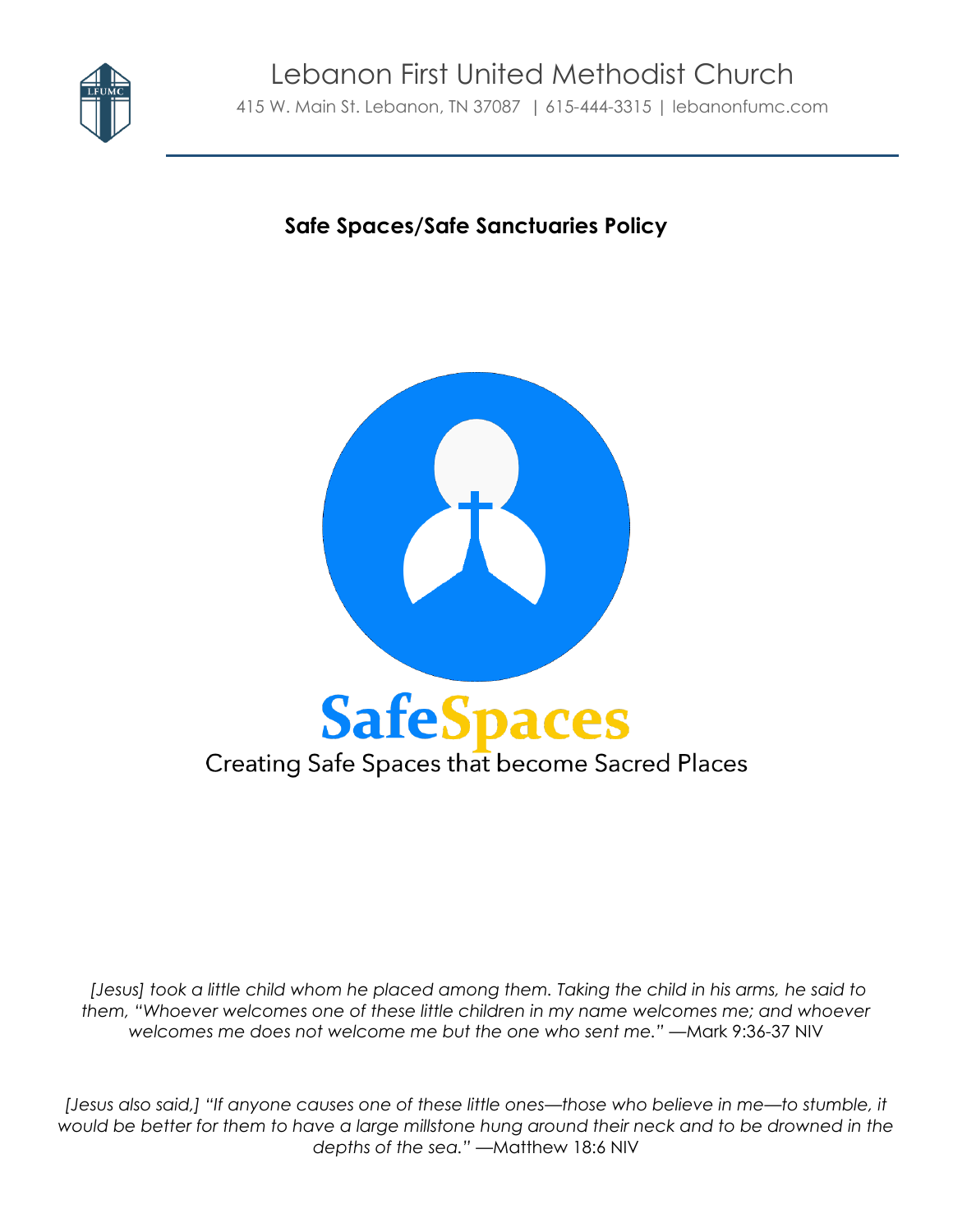#### **Introduction**

*Virtually every congregation has among its members adult survivors of early sexual trauma…Such incidents are devastating to all who are involved: the child, the family, the local church and its leaders. Increasingly, churches are torn apart by the legal, emotional, and monetary consequences of litigation following allegations of abuse.*

*God calls us to make our churches safe places, protecting children and other vulnerable persons from any abuse. God calls us to create communities of faith where children and adults grow safe and strong.*

—from the 1996 General Conference Resolution

*The TWK UMC seeks to create a safe environment for children, youth, and vulnerable persons in which opportunities for abuse are minimized by the provision of proper enlistment and supervision of those persons working with them…Clergy and laity are encouraged to read this policy and make it an essential part of the operations of your local church. For more information or to seek clarity visit twkumc.org and go to the Safe Spaces Ministry page.*

—from the Tennessee/Western Kentucky UMC Safe Sanctuary Policy

#### **Purpose**

Lebanon FUMC is committed to providing and maintaining a safe, nurturing environment for all children, youth, and adults while they are participating in the life of the church.

#### **Statement of Covenant**

We pledge to nurture an environment that is safe for all children, youth, and adults by:

- 1) Using prayerful discernment in selecting those who will work with children, youth, and vulnerable adults
- 2) Doing and maintaining background checks for all staff, employees, and volunteers
- 3) Conducting thorough training of all new staff, employees, and volunteers regarding this policy and safe practices, and requiring regular refresher classes
- 4) Conducting annual classes for all staff, employees, and volunteers on all church policies, first aid, methods of discipline, etc.
- 5) Ensuring all staff, employees, and volunteers are aware of procedures for reporting suspected abuse of any kind, as a matter of law as well as Christian compassion

Thus, in covenant, we adopt the following Safe Spaces/Safe Sanctuaries Policy for the general safety of our community and for the prevention of abuse in our church.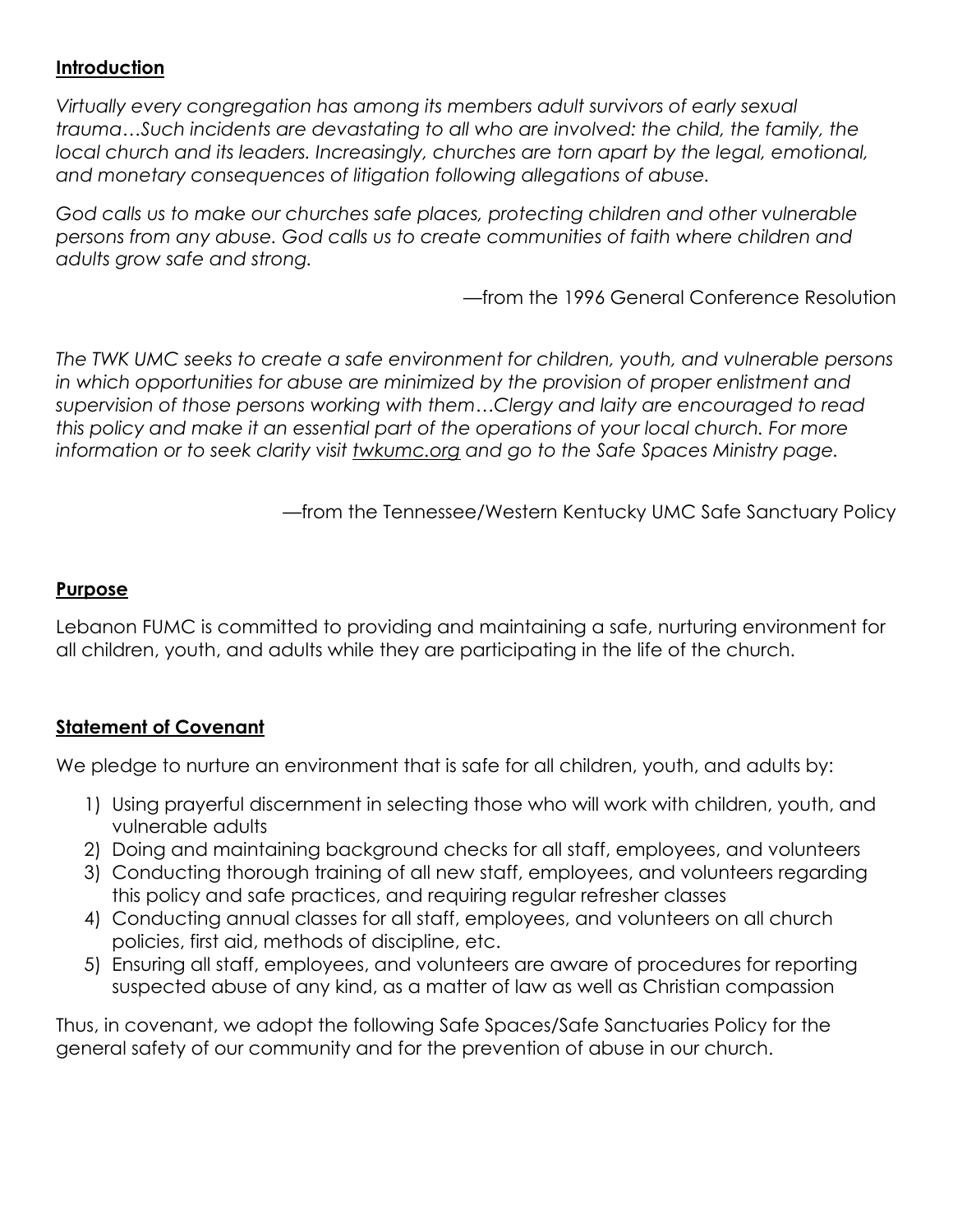## **Scope**

This Safe Spaces/Safe Sanctuaries policy shall apply to all individuals — whether paid staff/ employees or unpaid volunteers — whose duties or volunteer activities bring them into direct contact with children, youth, and/or vulnerable adults participating in any activities or events sponsored by Lebanon FUMC. Lebanon FUMC is committed to providing an environment that is as safe as possible for all who participate in any Lebanon FUMC ministry to best of our ability within the conditions of the situation. This policy does not supersede or countermand requirements that apply to any paid or unpaid staff/volunteers by reason of applicable law or regulation.

## **Definitions**

- A. Delineation of Age
	- a. **Adult** a person who has attained the age of majority (18 years in Tennessee except for alcohol/tobacco/vaping restrictions, for which it is 21)
	- b. **Child** generally defined as person who is under 18 years of age
	- c. **Children's Ministry** at Lebanon FUMC, includes all programs and care for children ages birth through 6th grade
	- d. **Youth Ministry** at Lebanon FUMC, includes all programs and care for children ages 7<sup>th</sup> grade through 12<sup>th</sup> grade
	- e. **Vulnerable Adult** any person aged 18 or above who, by reason of age, illness, mental or other disability, or other situation is unable to take care of themselves or to protect themselves against significant harm or exploitation
- B. Delineation of Roles
	- a. **Participants** children, youth, adults, or vulnerable adults who are registered, enrolled, attending, or otherwise participating in an event or activity sponsored by Lebanon FUMC
	- b. **Staff** any Lebanon FUMC clergy person, paid employee of the church, and/or paid employee of any children's, youth, or vulnerable person's ministry that has the care or supervision of a participant at an event
	- c. **Authority Figure** a person who is a primary leader of any activity for children, youth, or vulnerable persons, and therefore responsible to be in charge of a group of children, youth, or a vulnerable person/persons and to be giving direction, setting boundaries, disciplining appropriately, and/or maintaining safety in all situations (includes ministry directors and leaders). Such persons should be 21 years of age or older and at least 5 years older than the age group with which they are to work. This role requires background checks and extensive training in Safe Spaces and risk reduction.
	- d. **Adult Volunteer** any staff, employee, and/or volunteer who has the care/supervision of a participant/participants at an event. This role requires Safe Spaces training and background checks.
	- e. **Adult Helper** works temporarily, infrequently or indirectly with children, youth, and/or vulnerable people, and does not have any direct supervision role. Such persons should be 18 years of age or older and at least 5 years older than the age group with which they are to work. This role requires situational briefing on policy and procedures related to the event.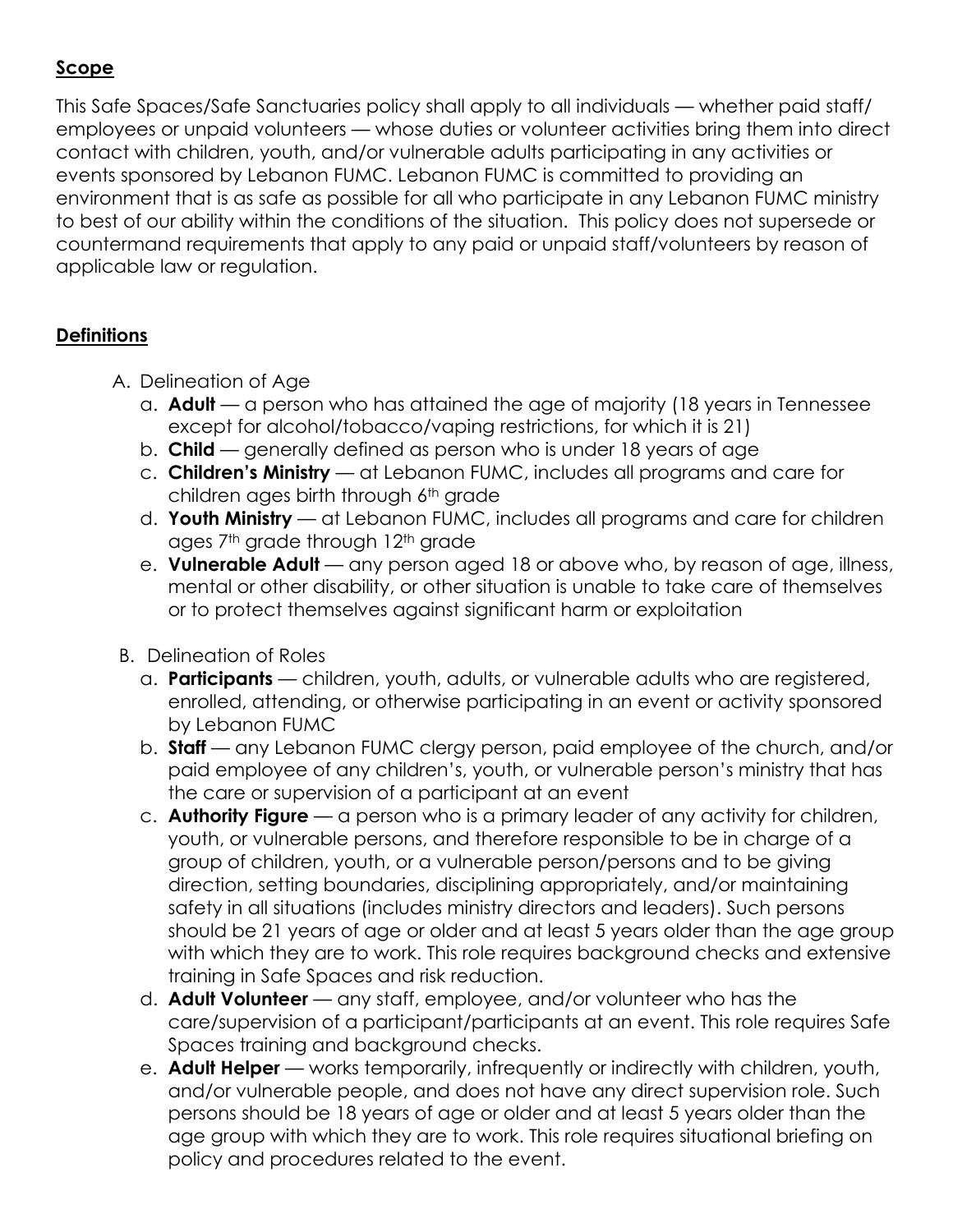- f. **Helper Under Age 18** considered a child and, therefore, can serve in no role of authority over children, youth, or vulnerable persons. This role requires ageappropriate situational briefing on procedures related to the event.
- C. Types of Abuse (includes behaviors in person and/or online)
	- a. **Emotional** abuse in which a person exposes a person to spoken and/or unspoken violence, emotional cruelty, and/or manipulation
	- b. **Neglect** abuse in which a person endangers a person's health, safety, or welfare through negligence
	- c. **Physical** abuse in which a person deliberately and intentionally causes bodily harm to another
	- d. **Sexual** abuse in which sexual contact or language occurs between a person and another person (including a child/youth and another child/youth)
	- e. **Child Abuse** harm or threatened harm to a child's health or welfare by a person responsible for the child's health or welfare or by a person in a position of trust; such harm may be physical, emotional, mental, or sexual and may occur or be threatened through language and/or in-person or virtual contact
	- f. **Child Sexual Abuse** any in-person or virtual interaction in which a child is used for the sexual stimulation of an adult or older child. A child is powerless either to consent to or resist such sexual acts. This includes language/innuendo, fondling, sexual intercourse, forced participation in sexual acts, incest, exploitation for the purpose of pornography or prostitution, and/or exposure to pornography and/or adult sexual activity.
	- g. **Vulnerable Adults Abuse** harm or threatened harm to a vulnerable adult's health or welfare by a person responsible for the vulnerable adult's health or welfare or by a person in a position of trust; such harm may be physical, emotional, mental, or sexual and may occur or be threatened through language and/or in-person or virtual contact
- D. **Prohibited Conduct — any form of physical, sexual, emotional, or mental abuse of any child, youth, or adult — in person and/or online — which breaches the trust relationship that is a hallmark of a hospitable, safe, nurturing, Christian environment.** Includes but is not limited to:
	- a. Physically abusive behavior or bodily injury to a minor or vulnerable adult
	- b. Neglect of a minor or vulnerable adult, including failure to provide supervision
	- c. Causing mental and/or emotional injury to a minor or vulnerable adult
	- d. Possession or being under the influence of any illegal substances
	- e. Possession of any type of weapon on church property
	- f. Any interaction between a child and an adult in which the child is being used for the sexual stimulation of an adult. This may or may not entail touching.
	- g. Use of language with sexual connotations, overtones, or innuendo in the presence of, directed toward, or about a minor or any adult
	- h. Sexual advances or activity of any kind between any adult and a minor or vulnerable adult
	- i. Sexual advances or activity of any kind between a child/youth and another child/youth
	- j. Possessing or watching obscene or pornographic materials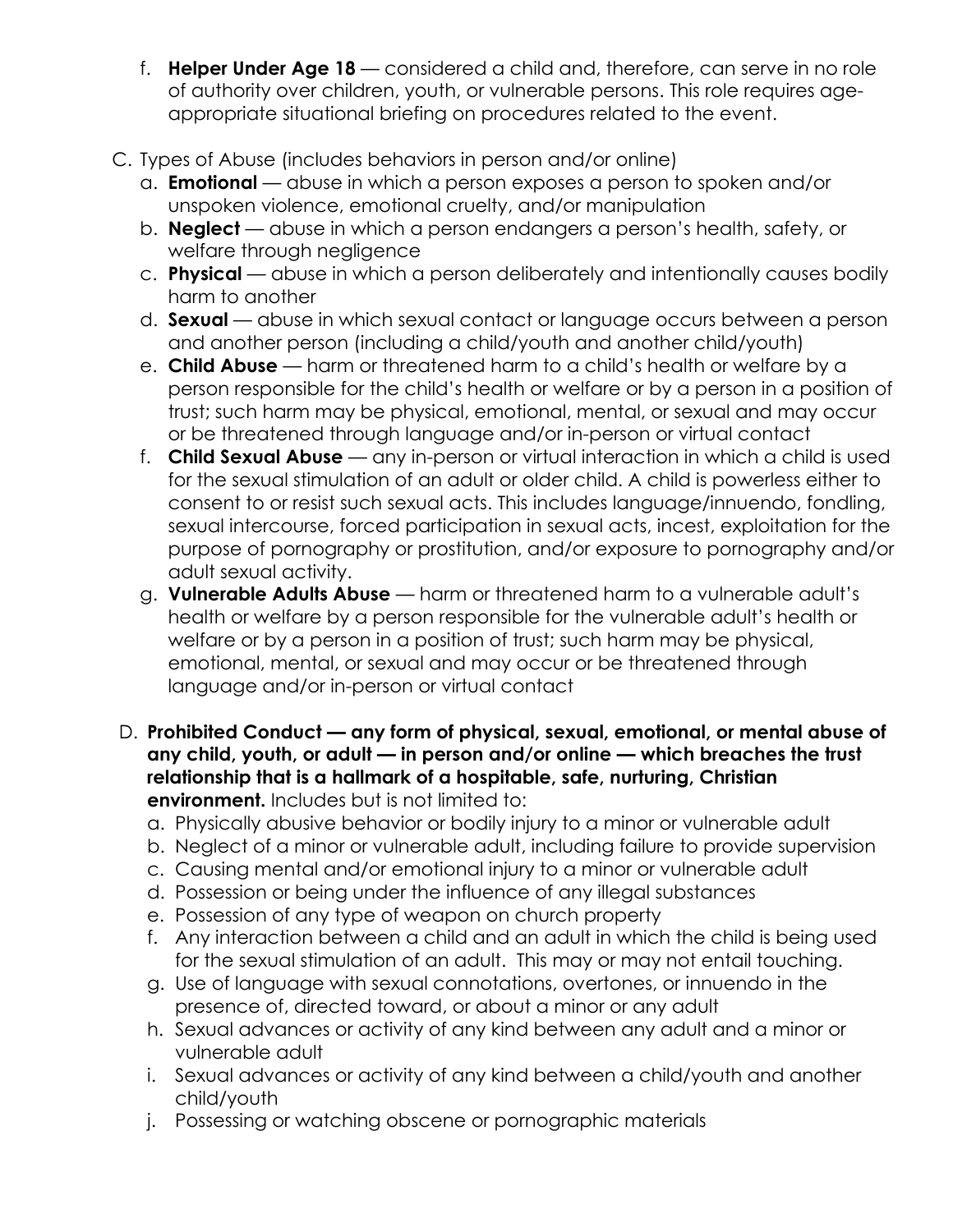#### **Screening of Staff and Volunteers**

- A. All persons, including staff, who intend to work with children, youth, and/or vulnerable persons at church-sponsored events, including overnight or longer events, must be properly screened and attend an age-appropriate training session on Safe Spaces/child protection and abuse and have current background check.
- B. Before serving, each applicant must be either a member of or an approved active participant of Lebanon FUMC for at least 6 months.
- C. A volunteer who has not been screened will be able to serve in the presence of a staff member or volunteer who has been screened and trained.

## **Training**

- A. All staff, employees, and volunteers will be given a written copy of this policy and will sign a written acknowledgement that the they have read and understand it.
- B. Upon completion of training, staff, employees, and volunteers will complete a Safe Spaces covenant and submit it to leadership (prior to any participation).
- C. A training course will be offered periodically throughout the year for new staff and/or current volunteers to inform them of the church's policies and procedures.
- D. All staff shall participate in mandatory training as deemed necessary. Paid staff shall be required to annually renew their covenant to abide by and cooperate with the church's policies and procedures.
- E. All forms will be kept on file in the ministry director's office under strict confidentiality.
- F. All volunteers already screened and approved shall renew their covenant yearly to abide by and cooperate with the church's policies and procedures.
- G. Training materials will be available for review from the staff person directly responsible for the ministry area.
- H. Certified First Aid/CPR training will be offered on an annual basis.

# **Safe Spaces Procedures**

- A. **Appropriate Boundaries** *All persons – including staff, employees, volunteers, and participants - will maintain physical and emotional boundaries appropriate to their specific roles, ages, and relationships to others.*
- B. **Six-Month Rule** All volunteers involved with children, youth, or vulnerable adults must be members of the congregation for at least six months before beginning a volunteer assignment. Persons not meeting this minimum requirement may serve only in partnership with fully screened and trained volunteers.
- C. **Two-Adult Rule** *There will be two adults present with children and youth at all times.* In addition, those in the room will be observable at all times from outside of the room. If one-on-one interactions between adults and children/youth are unavoidable, the interaction should occur with the door open, in an unenclosed area, and with the knowledge of another adult.
- D. **Five Years Older Rule** Persons supervising children and/or youth will be at least 5 years older than the oldest child/youth participant. It is expected that all staff or volunteers for church-sponsored events will have completed a background check,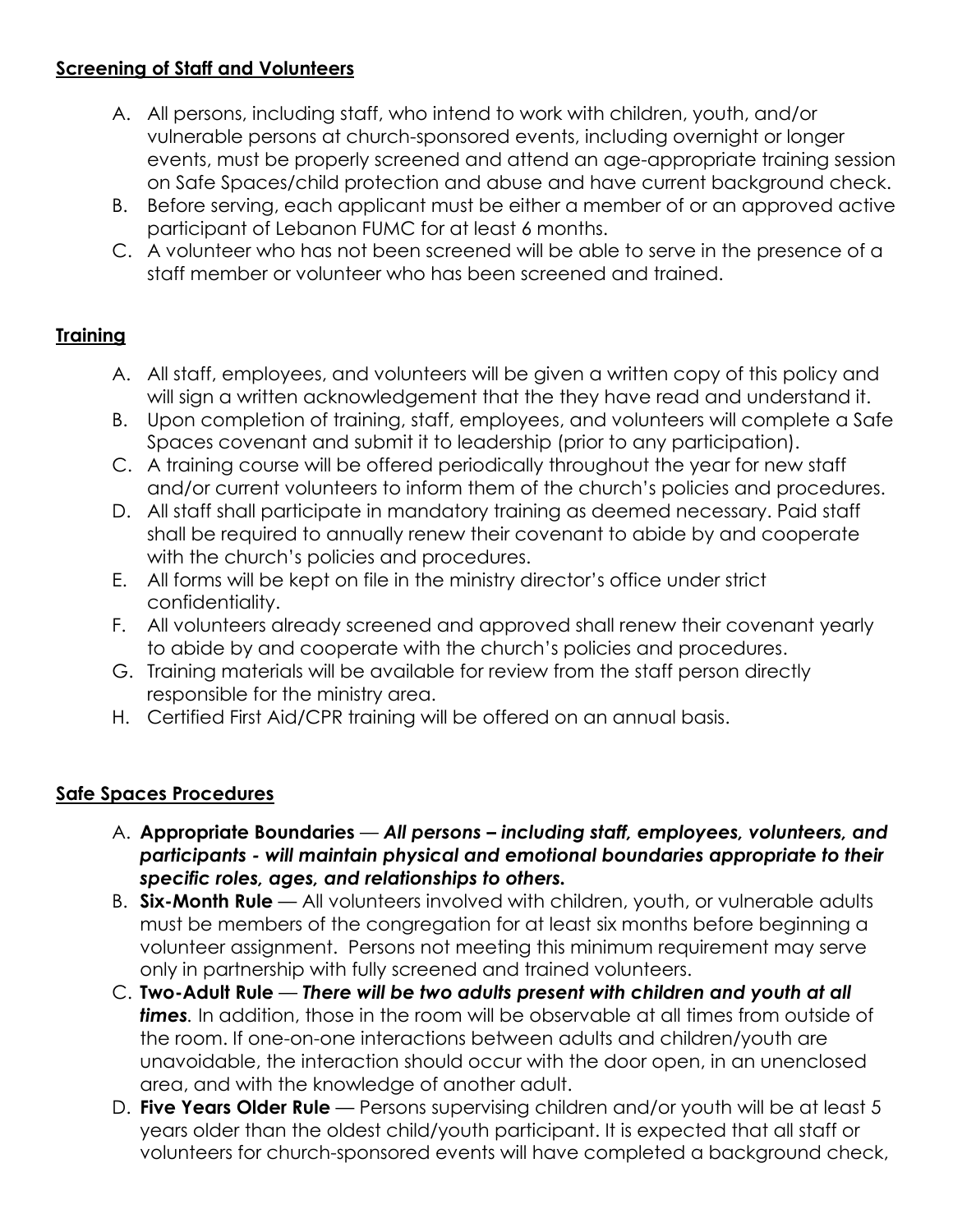interview with the ministry leader, and completed training on the Safe Spaces/Safe Sanctuaries Policy.

E. **Recommended Ratios** — Ratios will vary depending on the age. *It is the responsibility of the Authority Figure to know the exact ratio, but a minimum of two adults must always be present.* Employees, volunteers, and other caregivers are empowered and encouraged to limit children/youth to these recommended ratios or lower.

 Infants-3 years 2:10 4 years-Kindergarten 2:20 1st grade-5<sup>th</sup> grade 2:30  $6<sup>th</sup>$  grade-12<sup>th</sup> grade 2:40

For any activity held off church premises, it is recommended that a stricter ratio of adults to children/youth apply (typically 2:16 minimum).

- F. **Discipline** Staff, employees, and volunteers are not to use physical force except in self-defense or defense of others. It is against Lebanon FUMC policy to use corporal punishment.
- G. **Visibility** In classrooms where there is not a window, the door must remain open when the room is in use. If one-on-one interactions between adults and children/youth are unavoidable, the interaction should occur with the door opened, in an unenclosed area and with the knowledge of another adult.
- H. **Movement Within the Facility** Parents/guardians are responsible for escorting their children from one location to another at all times (i.e., to the bathroom during worship, from worship to donuts, from Sunday School to worship, etc.).
- I. **Drop Off/Pick Up Procedures** Parents/Adult guardians will sign children in and out of rooms/events. This includes VBS, children's choir, Sunday school, nursery, and other as needed.
- J. **Medical Release/Registration Forms** All persons attending age-level events shall have a completed medical release form and completed parental permission form. The medical release form will be valid for a 1-year period beginning with the first event for which it is submitted; a new form must be submitted if a change in medical status occurs. All forms will be maintained by the ministry director and will be available upon request as needed.
- K. **Transportation** In order for one driver to provide transportation for one child/youth passenger, parent/guardian permission must be obtained in advance.
- L. **Rooming** In situations where adults are lodging with children or youth in a hotel, cabin, tent or other, there must be two fully screened adults present in the room at all times. Adults may not sleep in the same bed with children or youth.
- M. **Searches** Lebanon FUMC staff, employees, and volunteers are not to perform searches on children, youth, or vulnerable adults. Staff shall notify parents and the appropriate law enforcement if a child/youth is committing or has committed an unlawful act upon church campus or at a church function. Such unlawful acts may include but are not limited to possession of any weapons, drugs, alcohol, or dangerous instruments.
- N. **Facility Security** Authority Figures are responsible to ensure the security of the facility at all times during their respective department events, activities, etc. This includes requiring that all doors be supervised by at least one adult when open/in use, and are securely locked when not in use and after the event/before leaving.